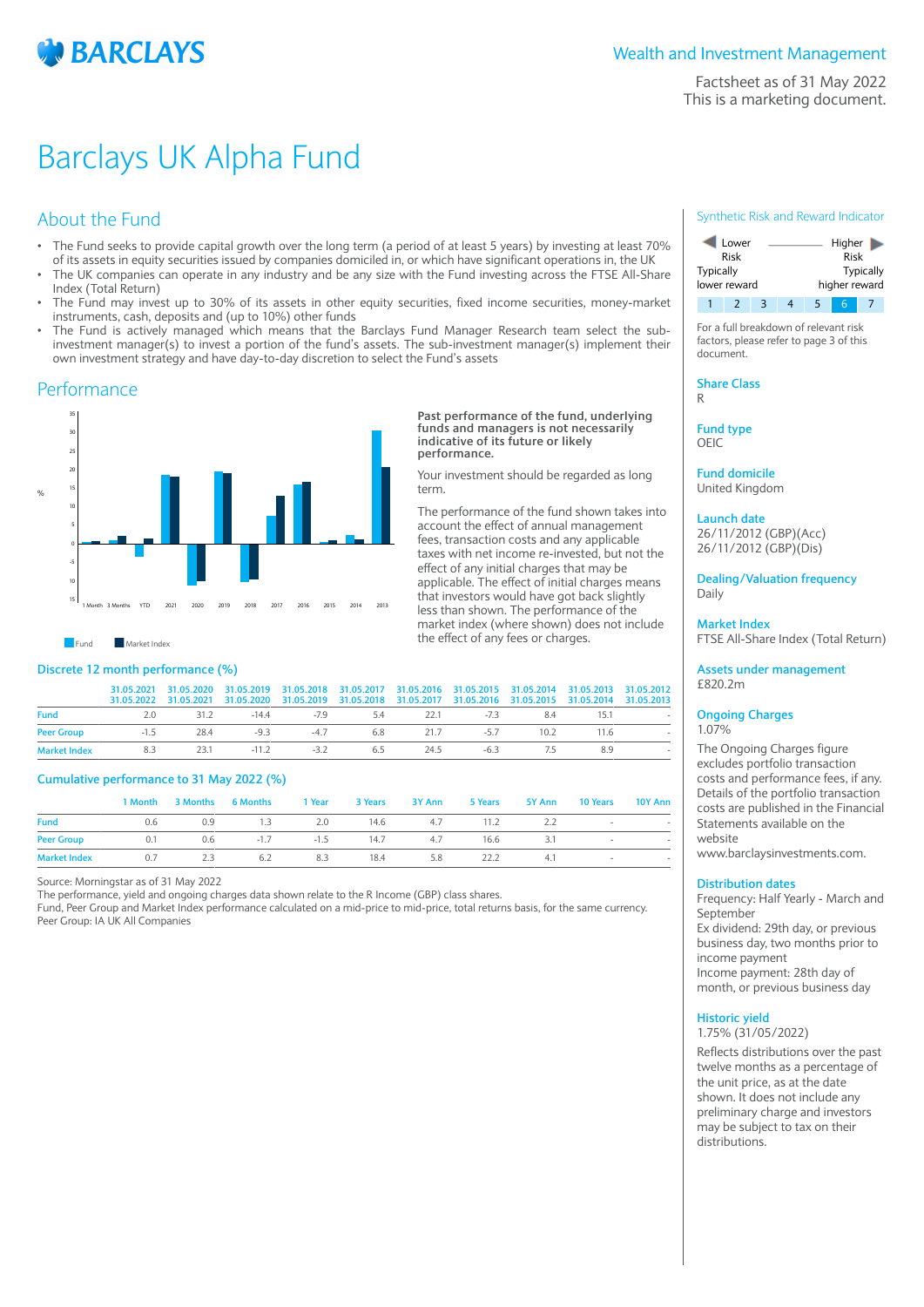

Factsheet as of 31 May 2022 This is a marketing document.

# Barclays UK Alpha Fund

# Manager Allocation

| J.P.Morgan<br>Asset Management<br>Target Allocation: 25%     | J.P. Morgan Asset Management was added to the Fund in February 2020<br>J.P. Morgan Asset Management is part of the larger American listed bank<br>The portfolio is managed by Jon Ingram. Ingram has worked at J.P. Morgan for over<br>20 years and is a senior member of its European Behavioural Finance investing team |
|--------------------------------------------------------------|---------------------------------------------------------------------------------------------------------------------------------------------------------------------------------------------------------------------------------------------------------------------------------------------------------------------------|
| <b>JUPITER</b><br>Target Allocation: 15%                     | Jupiter was added to the Fund in January 2016<br>٠<br>Style: High conviction, large/mid cap contrarian value approach, led by Ben<br>Whitmore<br>Designed to exploit behavioural errors by investors<br>Anti-momentum and typically positioned in 'unfashionable' areas of the market<br>٠                                |
| <b>MAJEDIE</b><br>Asset Management<br>Target Allocation: 15% | Majedie was added to the Fund in November 2010<br>Style: High conviction, large/mid cap rotational style<br>٠<br>4 sub-portfolios managed by different Managers<br>Macro views impact overall positioning but stock selection main source of alpha                                                                        |
| <b>LIONTRUST</b><br>Target Allocation: 25%                   | Liontrust was added to the Fund in May 2021<br>٠<br>Fund has been managed by Antony Cross and Julian Fosh since 2009 and has a large<br>cap growth bias<br>Targets companies with durable competitive edge ('Economic Advantage') who can<br>sustain above average returns, for longer than the market is forecasting     |
| Target Allocation: 20%                                       | Polar Capital was added to the Fund in May 2021<br>٠<br>It is managed by George Godber and Georgina Hamilton, who have run the UK Value<br>۰<br>Opportunities fund since 2017<br>The process looks to identify companies that are temporarily trading at a discount                                                       |

• This mandate mainly invests in the largest 350 companies listed in the UK

# Sector Allocation



to their intrinsic value

# Country Allocation

|                          | Fund $(\%)$ | MI(%) |
|--------------------------|-------------|-------|
| United Kingdom           | 92.3        | 92.5  |
| United States of America | 3 O         | O 1   |
| Switzerland              | 13          | 3.1   |
| Other                    | 34          |       |

Source: Morningstar. Funds investing in overseas securities are exposed to currency exchange risks.

# Top 10 Holdings

|                              | Fund $(\%)$ | MI(%) |
|------------------------------|-------------|-------|
| Shell PLC                    | 5.9         | 7.5   |
| <b>BP PLC</b>                | 3.6         | 3.4   |
| AstraZeneca PLC              | 3.3         | 6.7   |
| <b>GSK PLC</b>               | 3.0         | 3.5   |
| Diageo PLC                   | 2.7         | 3.5   |
| <b>RELX PLC</b>              | 1.9         | 1.7   |
| British American Tobacco PLC | 1.9         | 3.3   |
| Unilever PLC                 | 1.9         | 4.0   |
| 3i Ord                       | 1.7         | 0.5   |
| <b>BAE Systems PLC</b>       | 1.7         | 1.0   |

**Price** £5.73 (31/05/2022)(GBP)(Acc) £3.70 (31/05/2022)(GBP)(Dis)

### **Holdings** 193

**ISA allowable?**

Yes

**SIPP allowable?** Yes

**Sedol code** B6TRT40 (GBP)(Acc) B51BVV4 (GBP)(Dis)

## **ISIN code**

GB00B6TRT400 (GBP)(Acc) GB00B51BVV49 (GBP)(Dis)

**Bloomberg code** (GBP)(Acc)

(GBP)(Dis)

## **Depositary**

Northern Trust Investor Services Limited

## **Investment Manager**

Barclays Investment Solutions Limited

# **Risk statistics**

| Volatility            | 18.6% |
|-----------------------|-------|
| Sharpe Ratio          | 0.3   |
| Beta                  | 1.2   |
| <b>Tracking Error</b> | 4.5%  |

The above statistics are annualised and cover three years to the date of this factsheet. Where three years history is not yet available, one year statistics are shown.